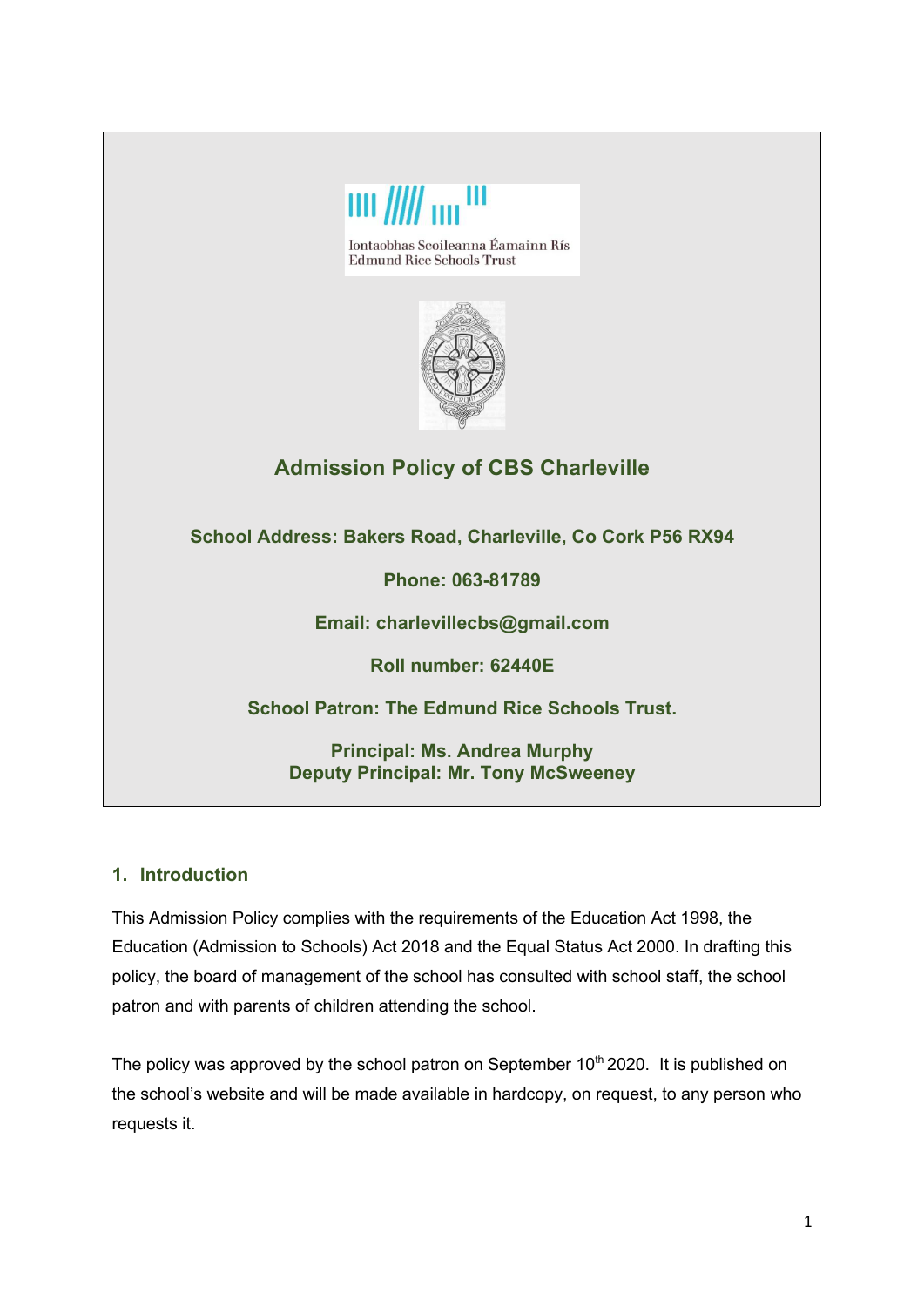The relevant dates and timelines for CBS Charleville admission process are set out in the school's annual admission notice which is published annually on the school's website at least one week before the commencement of the admission process for the school year concerned.

This policy must be read in conjunction with the annual admission notice for the school year concerned.

The application form for admission is published on the school's website and will be made available in hardcopy on request to any person who requests it.

## **2. Characteristic spirit and general objectives of the school**

CBS Charleville is an all boys Catholic voluntary secondary school with a Catholic ethos under the trusteeship of the Edmund Rice Schools Trust

'Catholic Ethos' in the context of a Catholic voluntary secondary school means the ethos and characteristic spirit of the Roman Catholic Church, which aims at promoting:

a) the full and harmonious development of all aspects of the person of the pupil, including the intellectual, physical, cultural, moral and spiritual aspects; and

(b) a living relationship with God and with other people; and

(c) a philosophy of life inspired by belief in God and in the life, death and resurrection of Jesus; and

(d) the formation of the pupils in the Catholic faith,

and which school provides religious education in accordance with the doctrines, practices and traditions of the Roman Catholic Church, and/or such ethos and/or characteristic spirit as may be determined or interpreted from time to time by the Irish Episcopal Conference. In accordance with S.15 (2) (b) of the Education Act, 1998 the Board of Management of CBS Charleville shall uphold, and be accountable to the patron for so upholding, the characteristic spirit of the school as determined by the cultural, educational, moral, religious, social, linguistic and spiritual values and traditions which inform and are characteristic of the objectives and conduct of the school."

Within this context of the Department of Education and Skills regulations and programmes, the school endorses the five elements contained in the ERST Charter:

• Nurturing faith, Christian spirituality and Gospel-based values;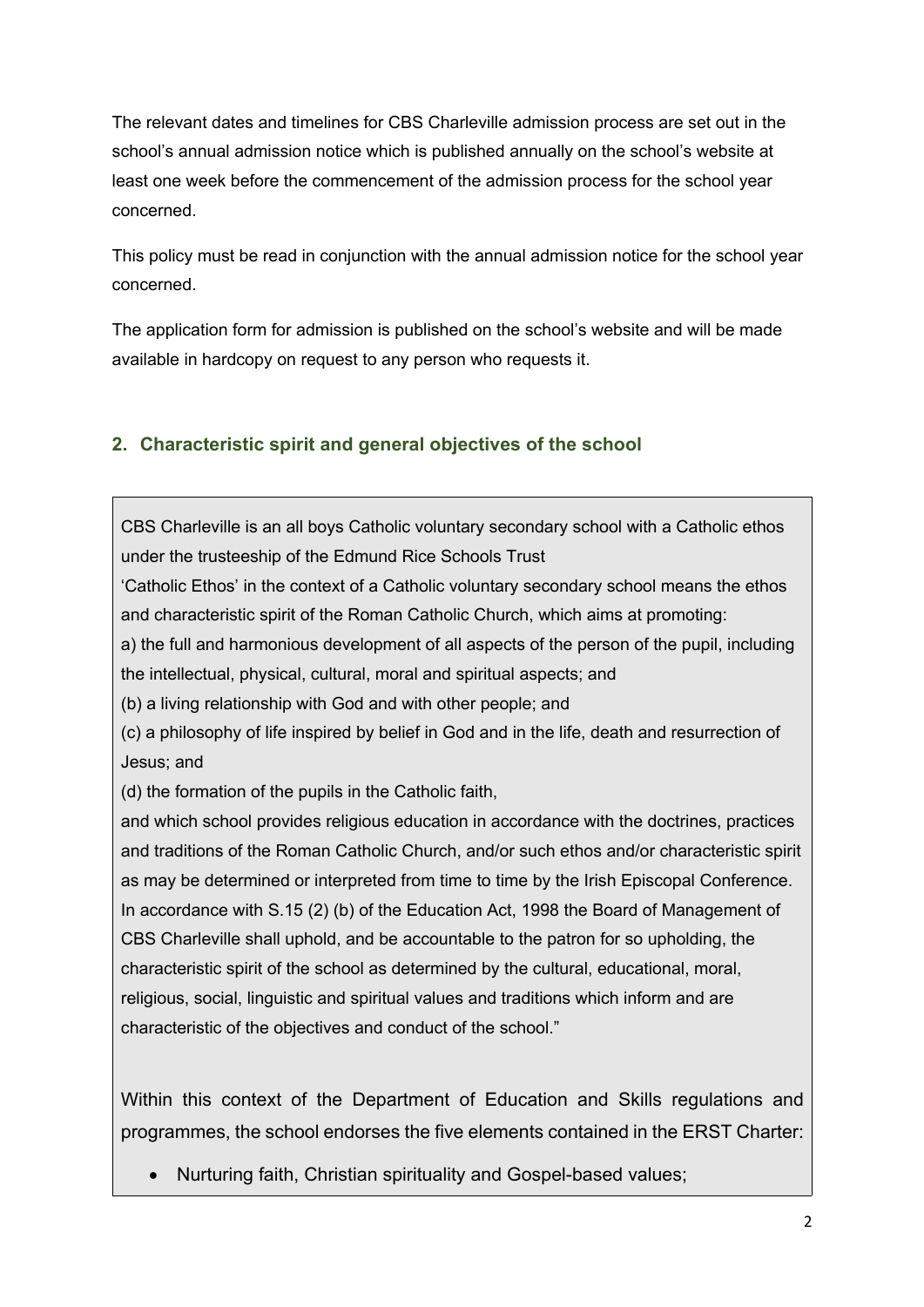- Promoting partnership;
- Excelling in teaching and learning;
- Creating a caring school community;
- Inspiring transformational leadership;

so that the school supports the following principles:

- $\cdot$  Inclusiveness, particularly with reference to the enrolment of students with a disability or other special educational needs
- $\cdot$  Equality with respect to access to and participation in education and to promote the means whereby students benefit from education
- \* Parental choice in relation to choice of school, having regard for the characteristic spirit of the school
- v Respect for the diversity of beliefs, languages, traditions and ways of life in society
- \* Implementation of the school plan and policy must have due regard to resources and funding available.
- $\div$  The school operates within the regulations laid down by the D.E.S. and follows the curricular programmes prescribed by the D.E.S. These may be amended from time to time in accordance with Section 9 and 30 of the education Act 1998.
- $\cdot$  The Board of Management must comply with D.E.S. guidelines in relation to class size, staffing provisions, accommodation and health and welfare of children.

For further information on the Edmund Rice Schools Trust and the ERST Charter, see www.erst.ie

This admissions policy seeks to reflect the Mission Statement and ERST Charter within the resources available to the school.

## **3. Admission Statement**

CBS Charleville will not discriminate in its admission of a student to the school on any of the following: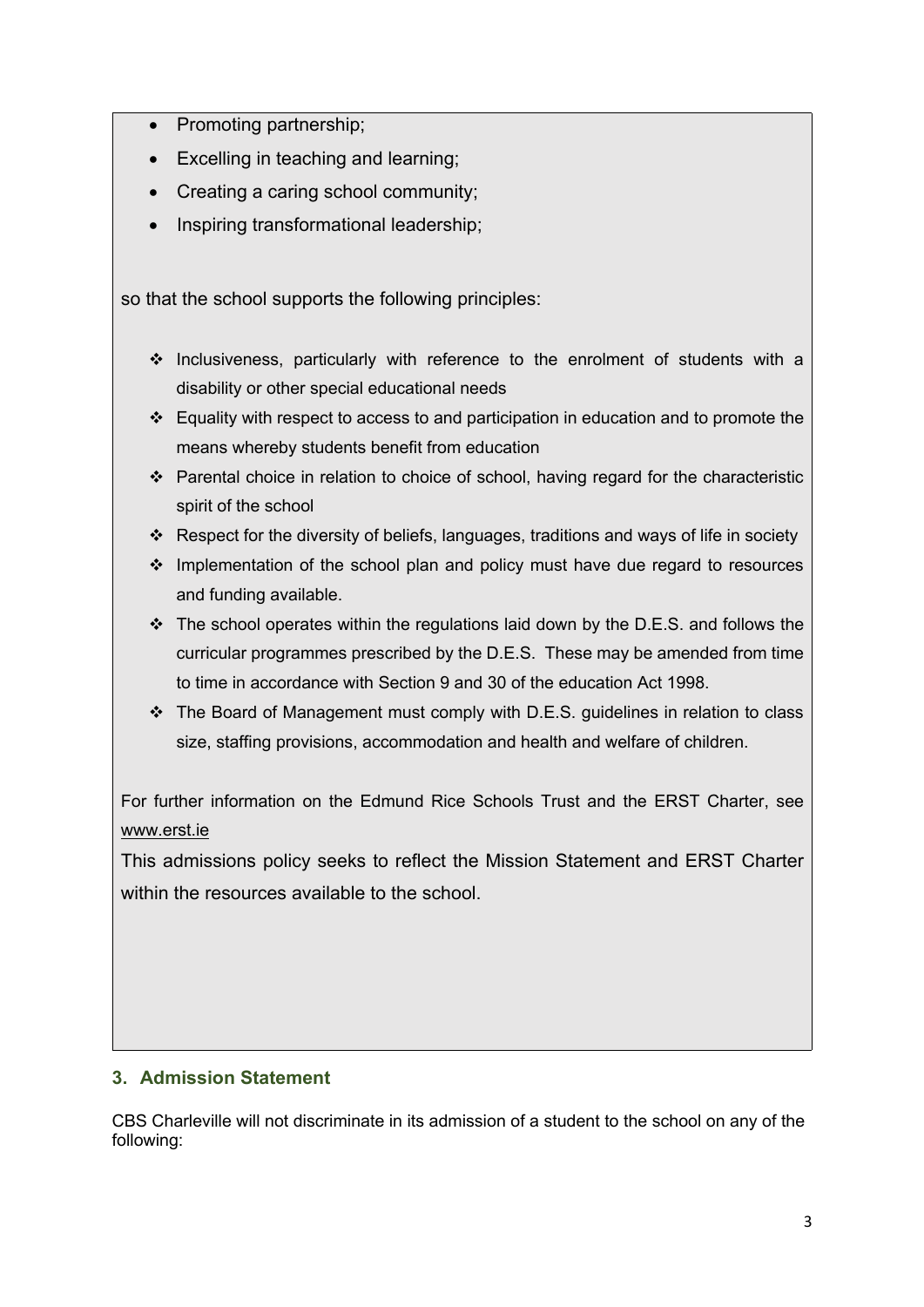- (a) the gender ground of the student or the applicant in respect of the student concerned,
- (b) the civil status ground of the student or the applicant in respect of the student concerned,
- (c) the family status ground of the student or the applicant in respect of the student concerned,
- (d) the sexual orientation ground of the student or the applicant in respect of the student concerned,
- (e) the religion ground of the student or the applicant in respect of the student concerned,
- (f) the disability ground of the student or the applicant in respect of the student concerned,
- (g) the ground of race of the student or the applicant in respect of the student concerned,
- (h) the Traveller community ground of the student or the applicant in respect of the student concerned, or
- (i) the ground that the student or the applicant in respect of the student concerned has special educational needs

As per section 61 (3) of the Education Act 1998, 'civil status ground', 'disability ground', 'discriminate', 'family status ground', 'gender ground', 'ground of race', 'religion ground', 'sexual orientation ground' and 'Traveller community ground' shall be construed in accordance with section 3 of the Equal Status Act 2000.

CBS Charleville is an all-boys school and does not discriminate where it refuses to admit a girl applying for admission to this school.

CBS Charleville is a school whose objective is to provide education in an environment which promotes certain religious values and does not discriminate where it admits a student of the Catholic faith in preference to others.

CBS Charleville is a school whose objective is to provide education in an environment which promotes certain religious values and does not discriminate where it refuses to admit as a student a person who is not of the Catholic faith and it is proved that the refusal is essential to maintain the ethos of the school.

CBS Charleville is a school which has established a class, with the approval of the Minister for Education and Skills, which provides an education exclusively for students with a category or categories of special educational needs specified by the Minister and may refuse to admit to the class a student who does not have the category of needs specified.

### **4. Categories of Special Educational Needs catered for in the school/special class**

CBS Charleville with the approval of the Minister for Education and Skills, has established a class to provide an education exclusively for students with ASD.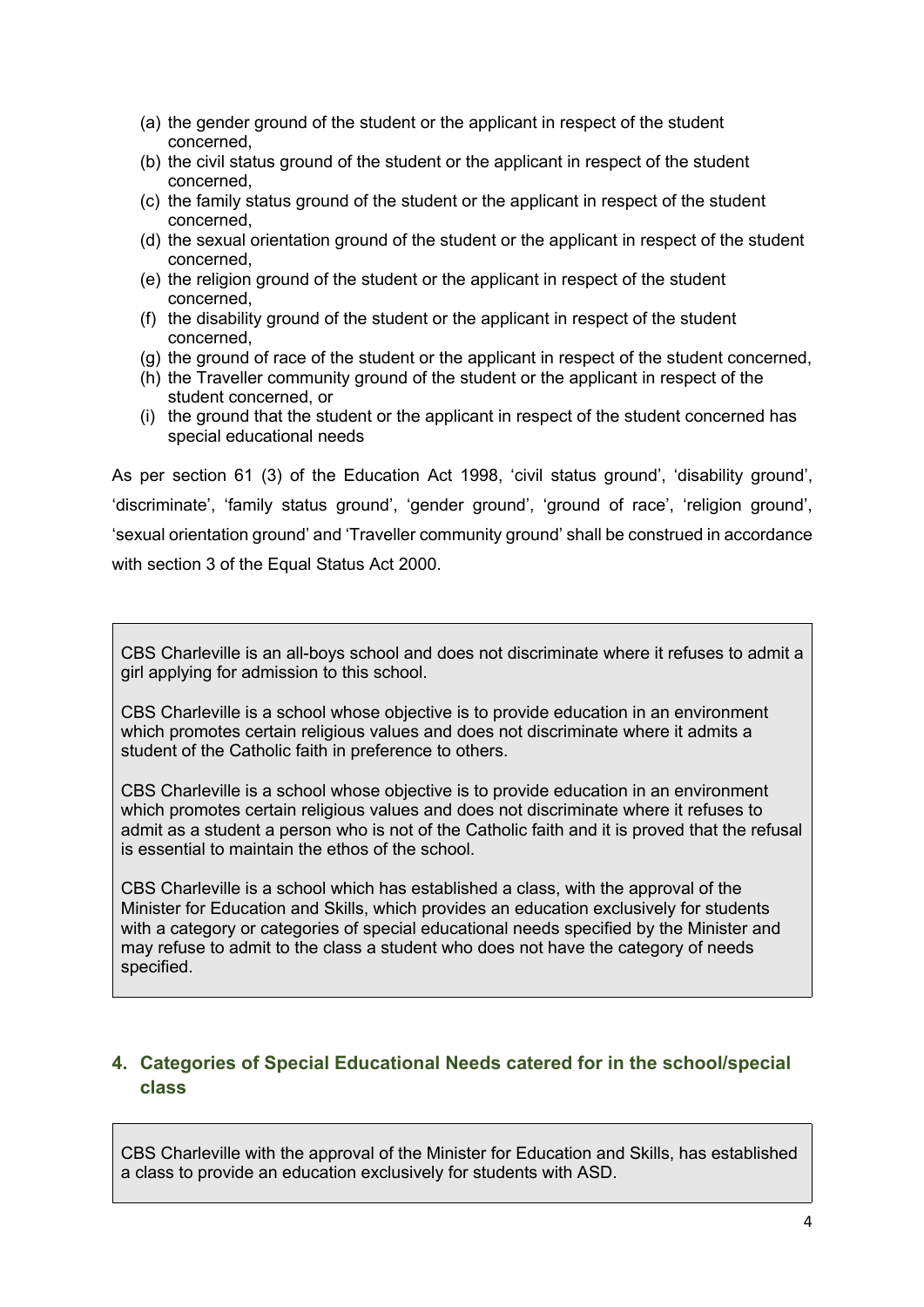## **5. Admission of Students**

This school shall admit each student seeking admission except where –

- a) the school is oversubscribed (please see section 6 below for further details)
- b) a parent of a student, when required by the principal in accordance with section 23(4) of the Education (Welfare) Act 2000, fails to confirm in writing that the code of behaviour of the school is acceptable to him or her and that he or she shall make all reasonable efforts to ensure compliance with such code by the student

CBS Charleville provides education exclusively for boys and may refuse to admit as a student a person who is not of the gender provided for by this school.

CBS Charleville is a Catholic school and may refuse to admit as a student a person who is not of the Catholic faith where it is proved that the refusal is essential to maintain the ethos of the school.

The special class attached to CBS Charleville provides an education exclusively for students with ASD and the school may refuse admission to this class, where the student concerned does not have the specified category of special educational needs provided for in this class.

# **6. Oversubscription**

In the event that the school is oversubscribed, the school will, when deciding on applications for admission, apply the following selection criteria in the order listed below to those applications that are received within the timeline for receipt of applications as set out in the school's annual admission notice:

The following procedure will be used in selecting students where there are more applicants than places available. If we are over-subscribed then applications will only be considered if they are submitted by the closing date.

- 1. Students who have a brother or have had a brother in the school
- 2. A student who is a child of a staff member of the school.
- 3. Students from the feeder schools. (Appendix 1)
- 4. A student who is a child of a past pupil of the school. (to a maximum of 25% of available places as per admission notice)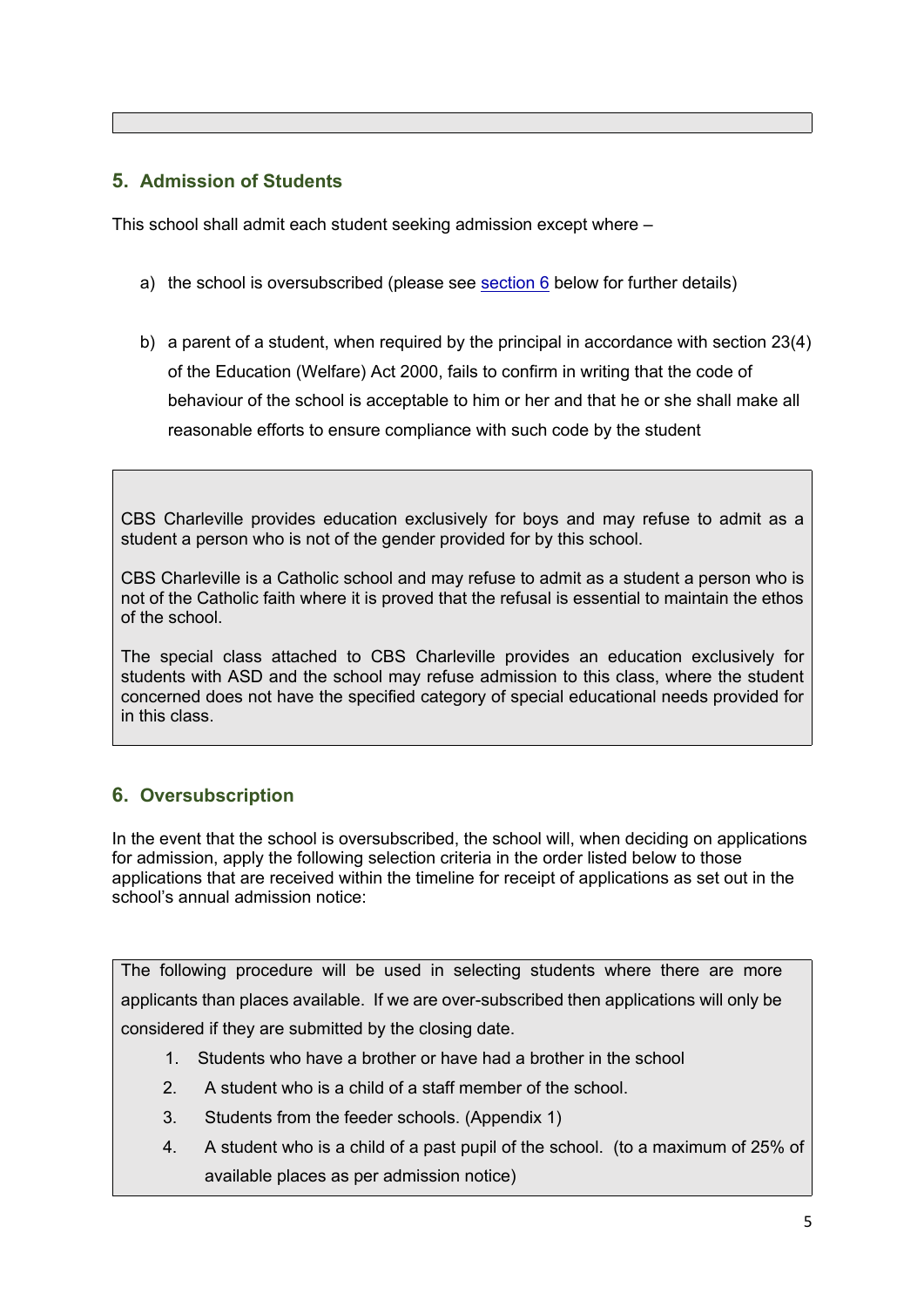5. For all other applicants thereafter on a lottery basis.

In the event that there are two or more students tied for a place or places in any of the selection criteria categories above (the number of applicants exceeds the number of remaining places), the following arrangements will apply:

If there are insufficient places available to meet demand in a particular category, it will be necessary to allocate these places on the basis of an independently adjudicated draw. Following the lottery, a waiting list will be established from which students will be subsequently offered a place should one arise. In the event of a lottery the Parent(s)/Guardian(s) of the relevant students will be invited to witness the lottery. The lottery will be carried out in Charleville CBS under the direction of the Principal.

## **7. What will not be considered or taken into account**

In accordance with section 62(7)(e) of the Education Act, the school will not consider or take into account any of the following in deciding on applications for admission or when placing a student on a waiting list for admission to the school:

- (a) a student's prior attendance at a pre-school or pre-school service, including naíonraí,
- (b) the payment of fees or contributions (howsoever described) to the school;
- (c) a student's academic ability, skills or aptitude; other than in relation to:
	- admission to a special class insofar as it is necessary in order to ascertain whether or not the student has the category of special educational needs concerned and/or
- (d) the occupation, financial status, academic ability, skills or aptitude of a student's parents;
- (e) a requirement that a student, or his parents, attend an interview, open day or other meeting as a condition of admission;
- (f) a student's connection to the school by virtue of a member of his or her family attending or having previously attended the school; other than, (1) siblings of a student attending or having attended the school and/or (2) parents of a student having attended the school.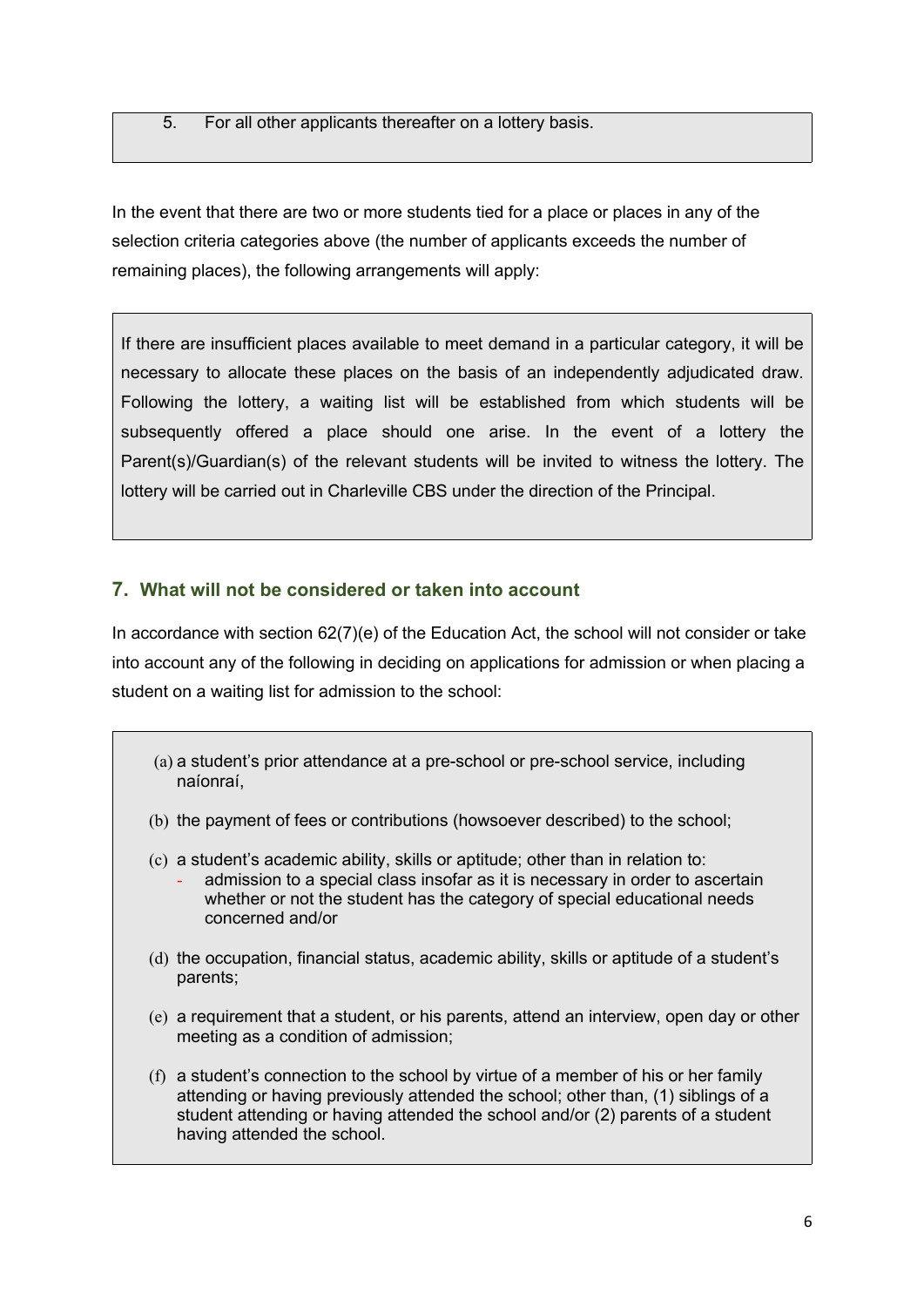In relation to (2) parents having attended, a school may only apply this criterion to a maximum of 25% of the available spaces as set out in the school's annual admission notice.

 $(g)$  the date and time on which an application for admission was received by the school; this is subject to the application being received at any time during the period specified for receiving applications set out in the annual admission notice of the school for the school year concerned.

### **8. Decisions on applications**

All decisions on applications for admission to CBS Charleville will be based on the following:

- Our school's admission policy
- The school's annual admission notice (where applicable)
- The information provided by the applicant in the school's official application form received during the period specified in our annual admission notice for receiving applications

(Please see section 14 below in relation to applications received outside of the admissions period and section 15 below in relation to applications for places in years other than the intake group.)

Selection criteria that are not included in our school admission policy will not be used to make a decision on an application for a place in our school.

## **9. Notifying applicants of decisions**

Applicants will be informed in writing as to the decision of the school, within the timeline outlined in the annual admissions notice.

If a student is not offered a place in our school, the reasons why they were not offered a place will be communicated in writing to the applicant, including, where applicable, details of the student's ranking against the selection criteria and details of the student's place on the waiting list for the school year concerned.

Applicants will be informed of the right to seek a review/right of appeal of the school's decision (see section 18 below for further details).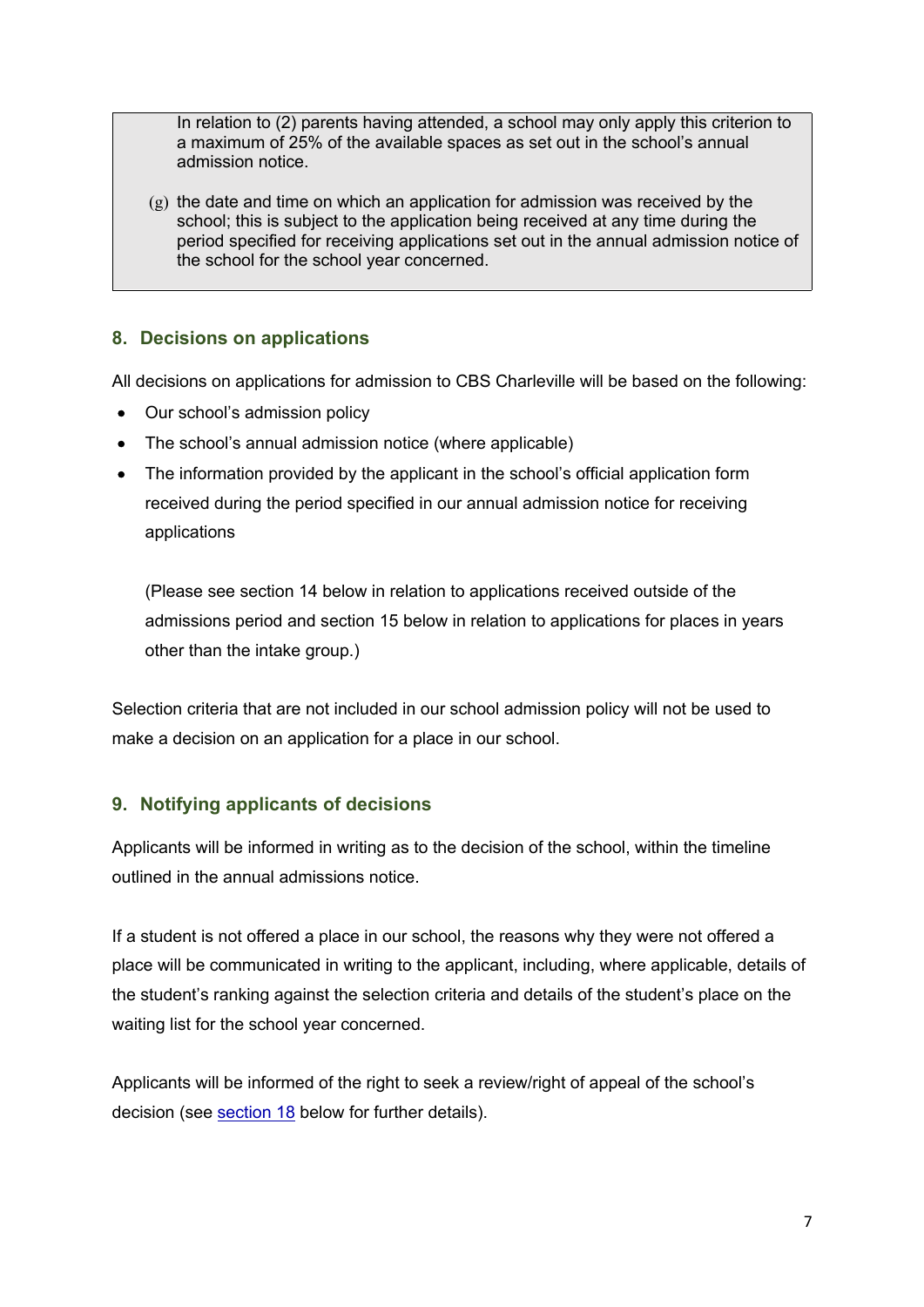### **10. Acceptance of an offer of a place by an applicant**

In accepting an offer of admission from CBS Charleville you must indicate—

(i) whether or not you have accepted an offer of admission for another school or schools. If you have accepted such an offer, you must also provide details of the offer or offers concerned and

(ii) whether or not you have applied for and awaiting confirmation of an offer of admission from another school or schools, and if so, you must provide details of the other school or schools concerned.

### **11.Circumstances in which offers may not be made or may be withdrawn**

An offer of admission may not be made or may be withdrawn by [school name] where—

- (i) it is established that information contained in the application is false or misleading.
- (ii) an applicant fails to confirm acceptance of an offer of admission on or before the date set out in the annual admission notice of the school.
- (iii) the parent of a student, when required by the principal in accordance with section 23(4) of the Education (Welfare) Act 2000, fails to confirm in writing that the code of behaviour of the school is acceptable to him or her and that he or she shall make all reasonable efforts to ensure compliance with such code by the student; or
- (iv) an applicant has failed to comply with the requirements of 'acceptance of an offer' as set out in section 10 above.

### **12.Sharing of Data with other schools**

Applicants should be aware that section 66(6) of the Education (Admission to Schools) Act 2018 allows for the sharing of certain information between schools in order to facilitate the efficient admission of students.

### **13.Waiting list in the event of oversubscription**

In the event of there being more applications to the school year concerned than places available, a waiting list of students whose applications for admission to CBS Charleville were unsuccessful due to the school being oversubscribed will be compiled and will remain valid for the school year in which admission is being sought.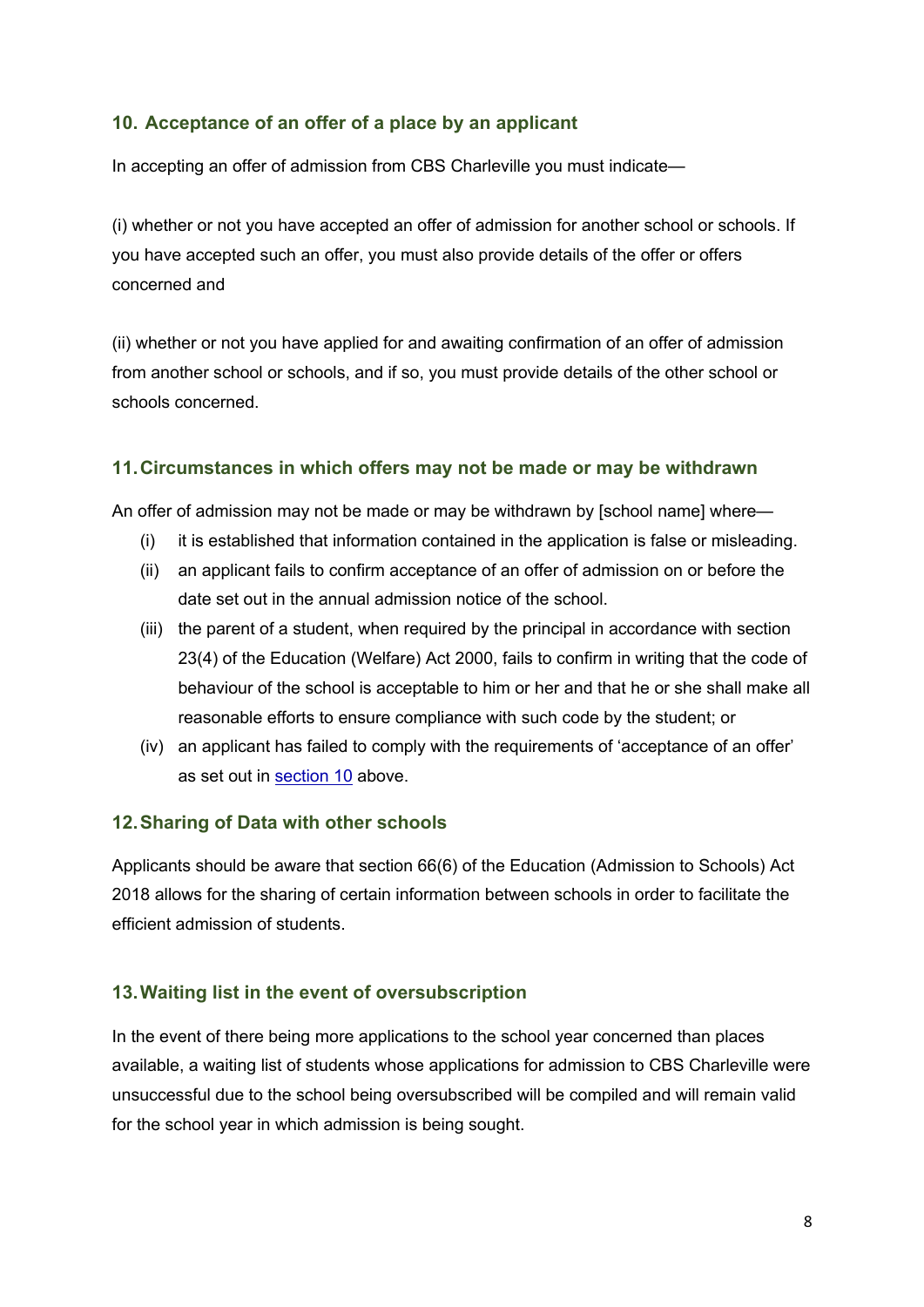Placement on the waiting list of CBS Charleville is in the order of priority assigned to the students' applications after the school has applied the selection criteria in accordance with this admission policy.

Offers of any subsequent places that become available for and during the school year in relation to which admission is being sought will be made to those students on the waiting list, in accordance with the order of priority in relation to which the students have been placed on the list.

### **14.Late Applications**

All applications for admission received after the closing date as outlined in the annual admission notice will be considered and decided upon in accordance with our school's admissions policy, the Education Admissions to School Act 2018 and any regulations made under that Act.

# **15.Procedures for admission of students to other years and during the school year**

The procedures of the school in relation to the admission of students who are not already admitted to the school to classes or years other than the school's intake group are as follows:

The decision to admit a student from another school shall rest with the principal of C.B.S. on behalf of the Board of Management. The school shall be mindful in reaching this decision of the needs and requirements of existing students and staff together with the availability of resources. In reaching this conclusion the principal shall be mindful of the school's legal obligations to maintain discipline and safety within the school. The principal shall also be mindful in reaching this decision to consider and to ensure that good order and discipline are maintained in the school and the safety of students and staff is secured.

C.B.S. Charleville will make every reasonable effort to facilitate a student seeking a transfer to our school if he has legitimate reasons for transferring. The school reserves the right to consult with the authorities of his previous school and obtain information regarding behaviour, educational progress, subject choices, term reports, disabilities and special needs. The student will be interviewed in the company of a parent /guardian. The student is required to be truthful and honest about his disciplinary record in his previous school. As part of the application process the school will require from the student and his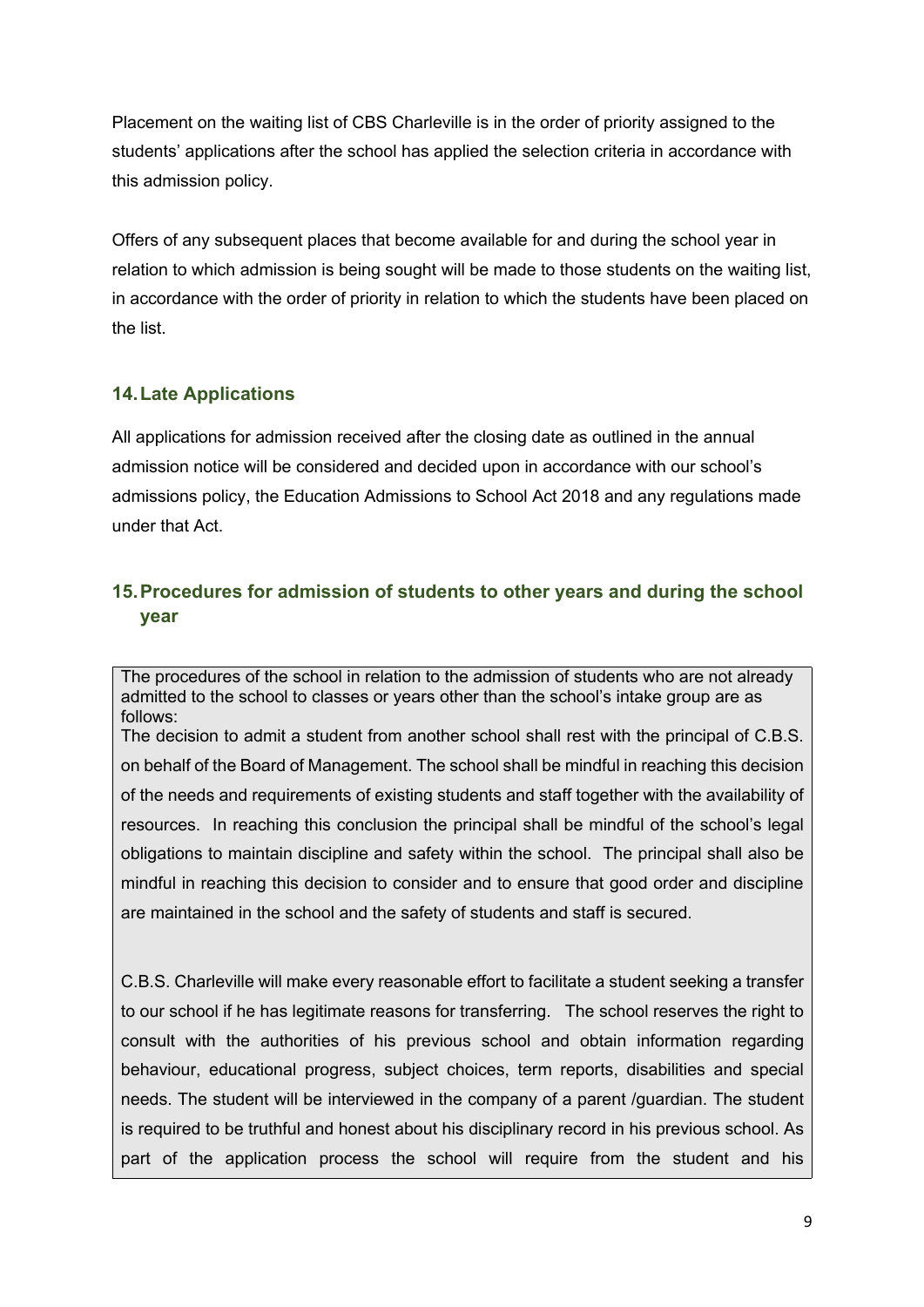parents/guardians a letter detailing any positive contributions the student can make to the school.

The Principal will consult with the Educational Welfare Officer, if appropriate. The Parent/Guardian must present with the student.

The principal on behalf of the Board of Management will decide on an application for admission to any other year other than First Year by applying the following criteria:

- 1. There must be an available place after the general admissions criteria have been applied.
- 2. It is in agreement with the School Admission Policy.
- 3. The transfer must be in the best interest of the student with the school's curriculum provision being suitable for the student.
- 4. The transfer must be in the best interest of the school and the other students in the school.
- 5. The transfer must be of educational benefit to the student (e.g. it may not be possible to offer the student certain subject combinations, a place in a certain programme etc.)
- 6. The School Application Form must be completed.
- 7. All relevant information from the applicant's former school(s) must be made available, including:
- (a) Copies of the two most recent school reports for the student.
- (b) Copies of results of any State Examinations taken by the student.

In arriving at a decision the principal will consult with the student's parents/guardians, his or her former school(s) and the educational welfare officer.

The student will be interviewed (usually in the presence of his/her parent/guardian) by the Principal and one other member of staff in accordance with the criteria outlined above.

As soon as is practicable, but not later than 21 days, after a parent/guardian has provided the relevant information requested at 6 and 7 above, the principal shall make a decision in respect of the application concerned and inform the parents/guardians in writing thereof. (Education Welfare Act 2000 (Section 19 (3).

**Students who are suspended or expelled from another Post-Primary school.**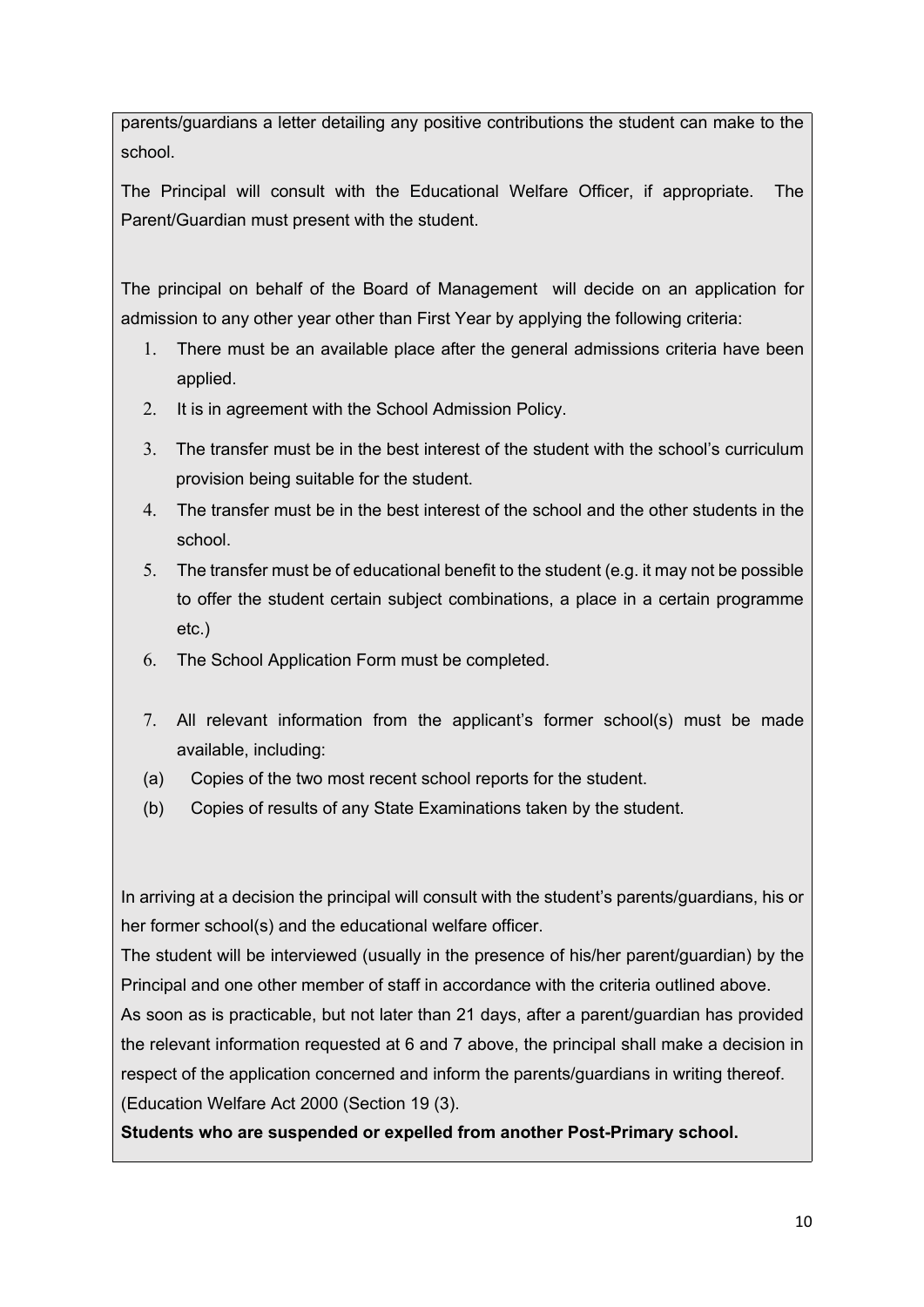A student who has either been suspended or expelled from another Post-Primary school and who wishes to be considered for a place at C.B.S. Charleville shall take the following steps:

- (a) Request the standard Application Form from the school.
- (b) Complete the said Application Form fully and provide such reasonable details or documentation as may be requested by the school.
- (c) Complete an interview in the company of the parent(s)/guardian(s) with the school principal and one other staff member.
- (d) The parent(s)/guardian(s) shall be required to furnish to C.B.S. Charleville a copy of the student's school records, psychological reports and any other relevant documentation and furnish same to C.B.S. Charleville.
- (e) The parents must provide a copy of all written communications between the parent(s)/guardian(s) and the school from which the student was either suspended or expelled. A copy of reports or decision as a consequence of any disciplinary hearing at the school from which the student was expelled must be provided.

Further in respect of such application the following shall apply:-

- (1.) The principal reserves the right to refuse an application for admission. This decision shall be reached having considered the documentation and subsequent to the conclusion of the application procedures set out by the school.
- (2.) Where the principal is of the view that the student is or may be a danger to the safety and welfare of other students or staff the student may not be offered a place.
- (3.) Regarding students who are suspended or expelled from another school the principal shall have regard to the school's obligation to enable each student within the school to learn well and develop his full potential as a student and as a citizen while having regard to the characteristic spirit of the school.

The procedures of the school in relation to the admission of students who are not already admitted to the school, after the commencement of the school year in which admission is sought, are as follows:

**The Board of Management will not accept applications from students currently in other Secondary Schools, during the school year, except where the family is moving into the local area.**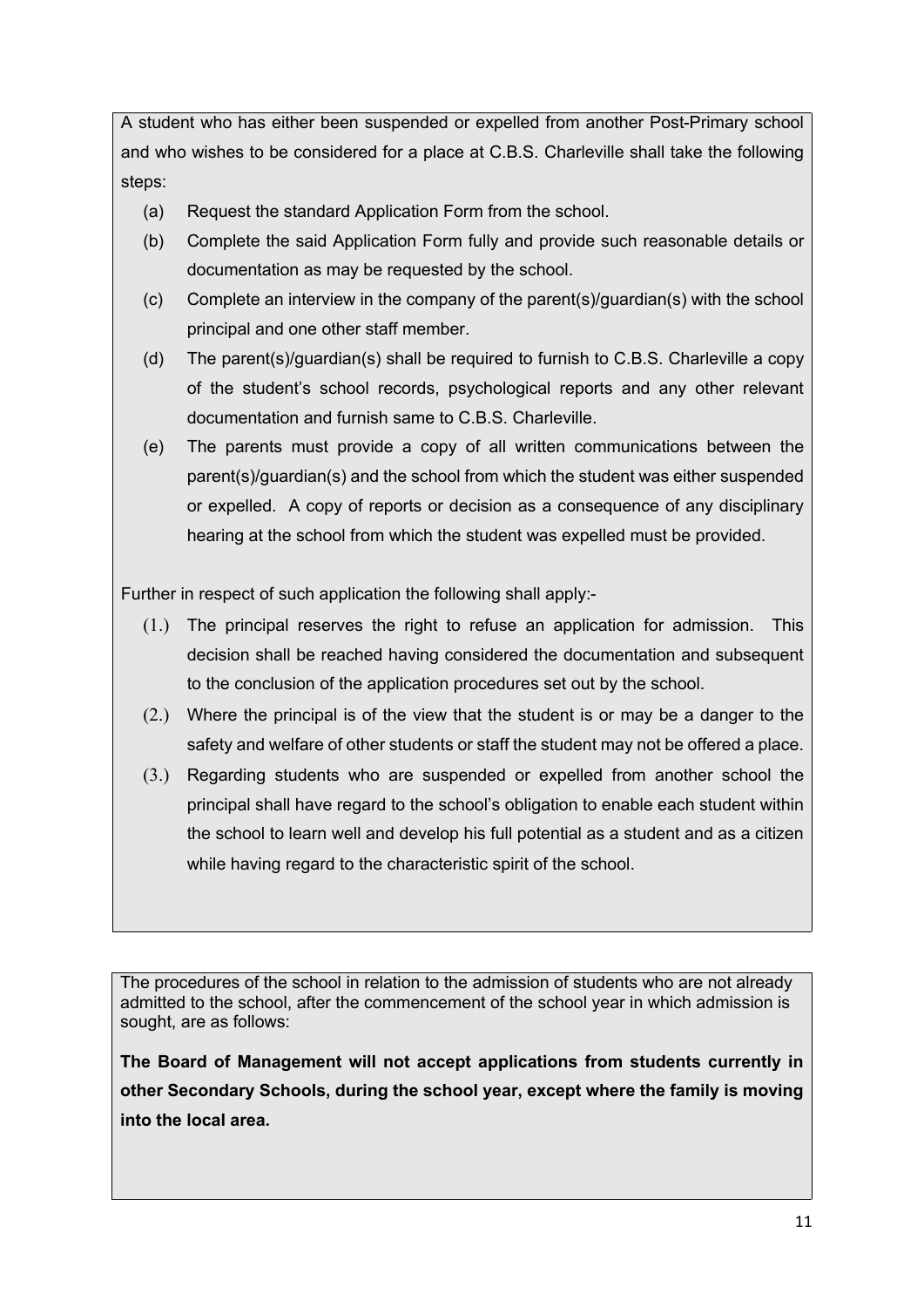## **16.Declaration in relation to the non-charging of fees**

The board of CBS Charleville or any persons acting on its behalf will not charge fees for or seek payment or contributions (howsoever described) as a condition of-

- (a) an application for admission of a student to the school, or
- (b) the admission or continued enrolment of a student in the school.

### **17.Arrangements regarding students not attending religious instruction**

The following are the school's arrangements for parents of students and students (over 18) who have requested that the student attend the school without attending religious instruction in the school:

These arrangements will not result in a reduction in the school day of such students.

Parents of students and students (over 18) who wish to opt out of RE class should make a written request to the principal. A meeting will then be arranged with the parent or the student, as the case may be, to discuss their options. Throughout this process the constitutional right of the parent/ student (over 18 years) will be respected by the school.

The 1998 Education Act states that schools are required to promote the moral, spiritual, social and personal development of students (Section 9 (d)). At CBS Charleville the allocated time on the timetable for Religious Education responds to this. Students who opt out of RE class are required to use this time to study material relating to their own religious tradition or belief, for example sacred texts. Students of no religious faith, who opt out of RE class, are required to study relevant literature or philosophical texts. A list of suggested texts can be provided by the school. In line with the Edmund Rice Schools Trust Charter, CBS Charleville places great importance on the religious or spiritual formation of all its students. Each student has his own personal journey which will be encouraged and respected. Students who opt out of RE class will not be offered extra tuition or study periods.

All students will be expected to engage in an opportunity to learn about the founder of Edmund Rice schools and understand the ethos of the school, and to visit the birthplace of Blessed Edmund so as to recognise the importance of his legacy to our school and those within the E.R.S.T. This is separate to religious instruction.

### **18. Reviews/appeals**

#### **Review of decisions by the board of Management**

The parent of the student, or in the case of a student who has reached the age of 18 years, the student, may request the board to review a decision to refuse admission. Such requests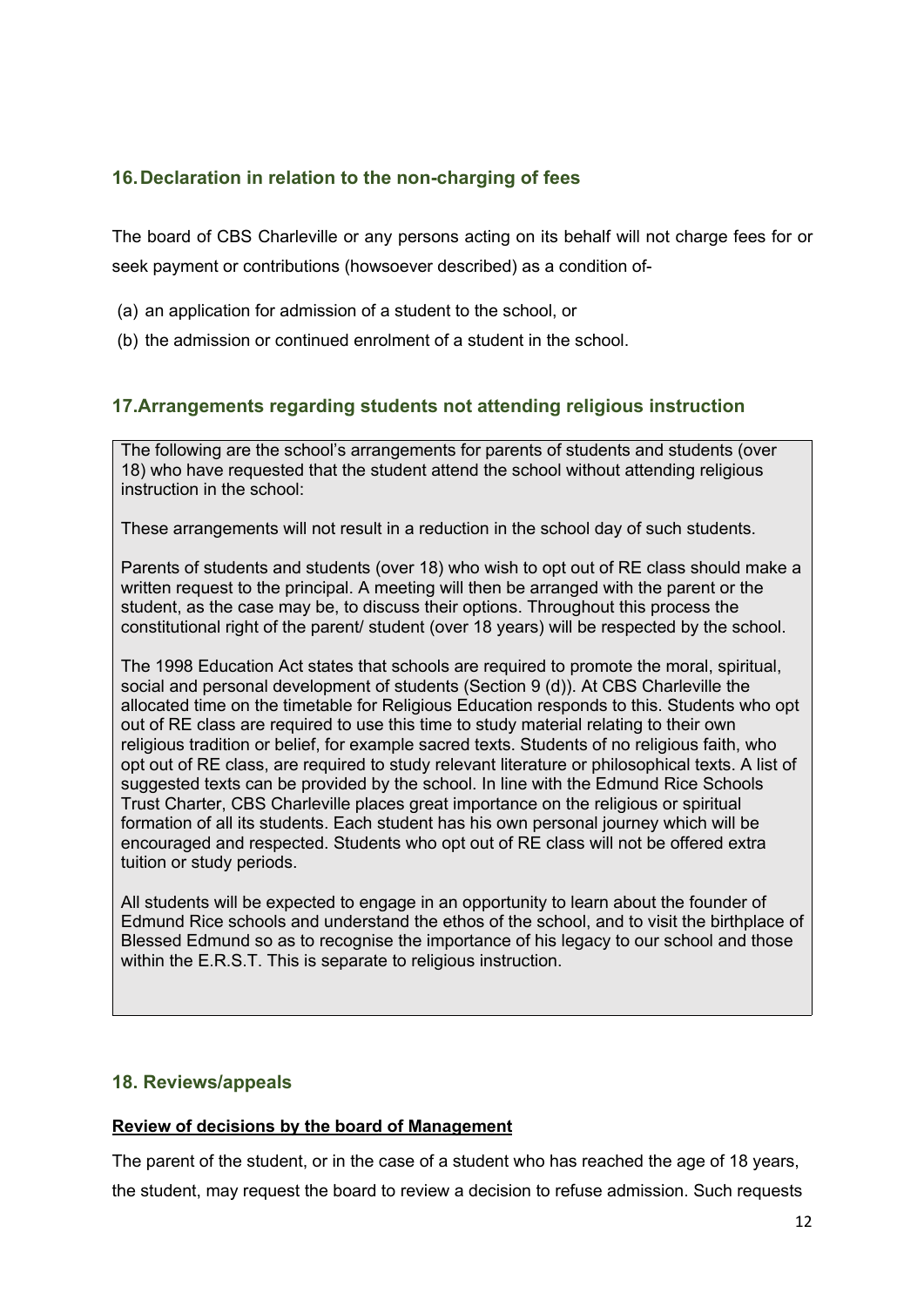must be made in accordance with Section 29C of the Education Act 1998 and must be received by the board not later than 21 days after the applicant has been informed in writing as to the decision of the school in accordance with Section 9 of this policy. .

The timeline within which such a review must be requested and the other requirements applicable to such reviews are set out in the procedures determined by the Minister under section 29B of the Education Act 1998 which are published on the website of the Department of Education and Skills.

The board will conduct such reviews in accordance with the requirements of the procedures determined under Section 29B and with section 29C of the Education Act 1998.

**Note:** Where an applicant has been refused admission due to the school being oversubscribed, the applicant **must request a review** of that decision by the board of management prior to making an appeal under section 29 of the Education Act 1998. This request must be received by the board not later than 21 days after the applicant has been informed in writing as to the decision of the school in accordance with Section 9 of this policy

Where an applicant has been refused admission due to a reason other than the school being oversubscribed, the applicant **may request a review** of that decision by the board of management prior to making an appeal under section 29 of the Education Act 1998. This request must be received by the board not later than 21 days after the applicant has been informed in writing as to the decision of the school in accordance with Section 9 of this policy.

### **Right of appeal**

Under Section 29 of the Education Act 1998, the parent of the student, or in the case of a student who has reached the age of 18 years, the student, may appeal a decision of this school to refuse admission.

An appeal may be made under Section 29 (1)(c)(i) of the Education Act 1998 where the refusal to admit was due to the school being oversubscribed.

An appeal may be made under Section 29 (1)(c)(ii) of the Education Act 1998 where the refusal to admit was due a reason other than the school being oversubscribed.

Where an applicant has been refused admission due to the school being oversubscribed, the applicant **must request a review** of that decision by the board of management **prior to making an appeal** under section 29 of the Education Act 1998. (see Review of decisions by the Board of Management) This request must be received by the board not later than 21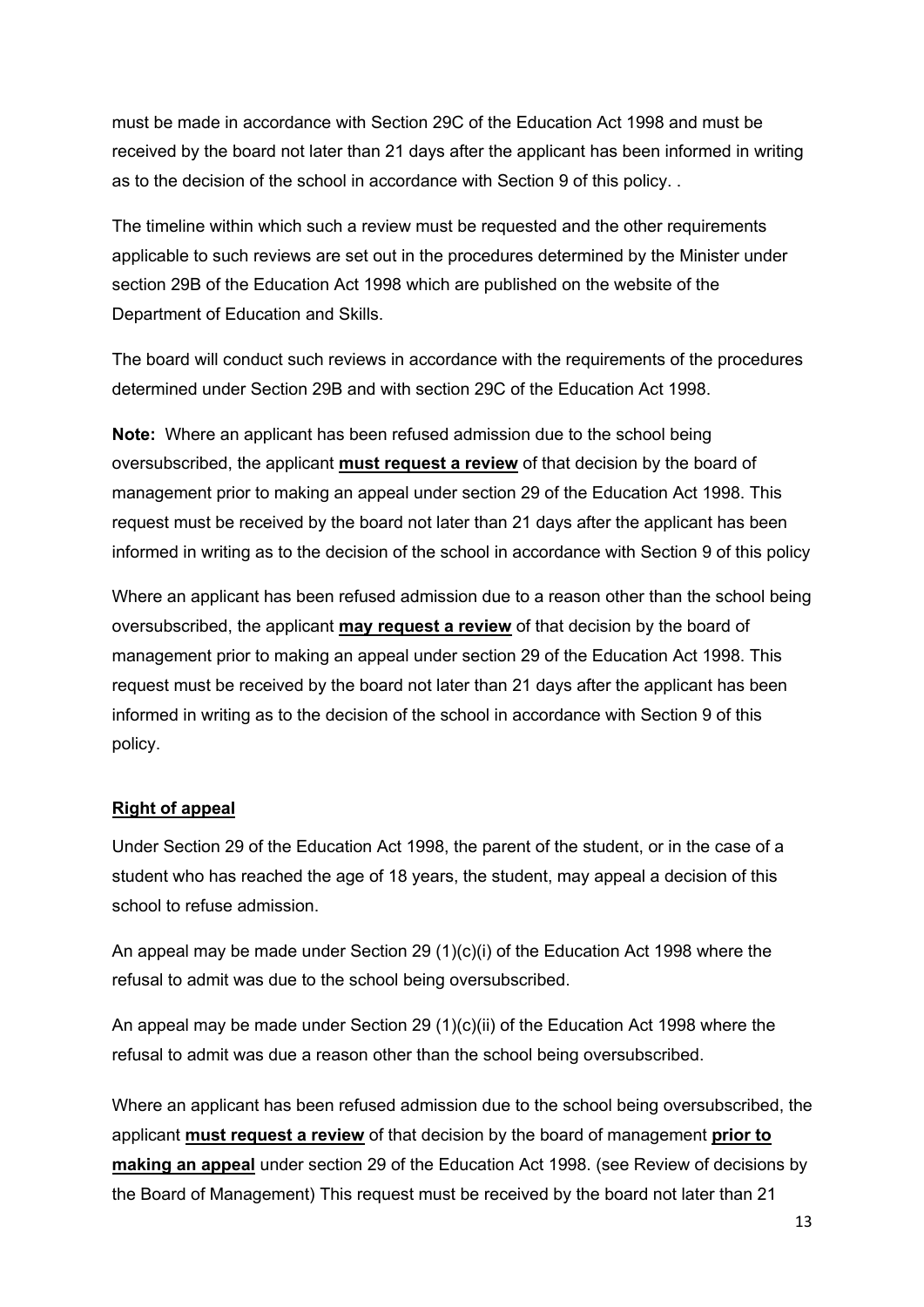days after the applicant has been informed in writing as to the decision of the school in accordance with Section 9 of this policy.

Where an applicant has been refused admission due to a reason other than the school being oversubscribed, the applicant **may request a review** of that decision by the board of management prior to making an appeal under section 29 of the Education Act 1998. (see Review of decisions by the Board of Management) This request must be received by the board not later than 21 days after the applicant has been informed in writing as to the decision of the school in accordance with Section 9 of this policy.

Appeals under Section 29 of the Education Act 1998 will be considered and determined by an independent appeals committee appointed by the Minister for Education and Skills.

The timeline within which such an appeal must be made and the other requirements applicable to such appeals are set out in the procedures determined by the Minister under section 29B of the Education Act 1998 which are published on the website of the Department of Education and Skills.